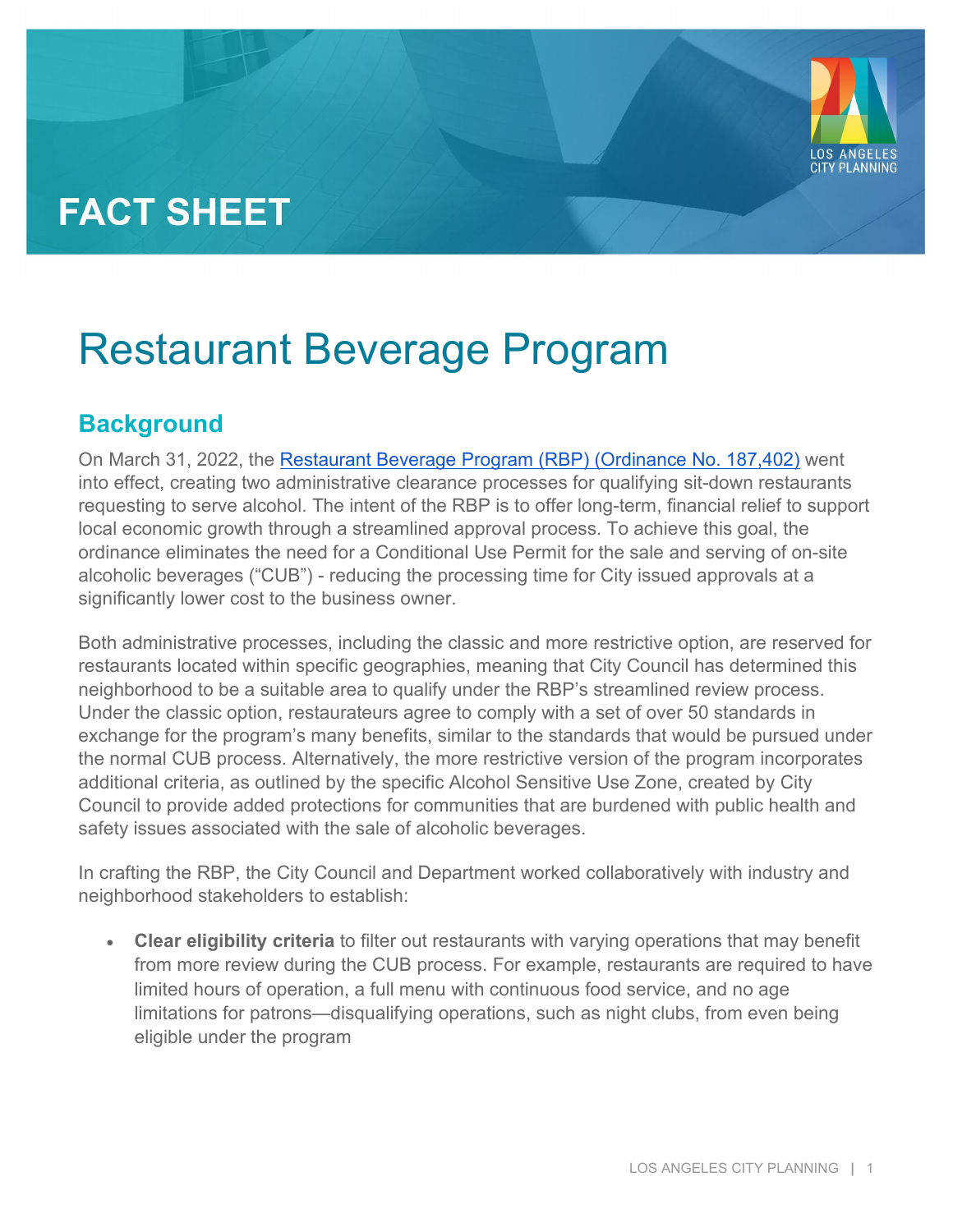- **Strict operating standards** to encourage neighborly practices including, limited hours of operation, outdoor seating limitations, and instituting other noise and security requirements
- **Robust enforcement requirements** to provide community protections, such as mandatory inspections and enforcement, to ensure that after three violations are issued within two years a restaurant would be disqualified from the program for a period of five years.

## **FREQUENTLY ASKED QUESTIONS**

#### **How can I check if my restaurant qualifies for the Program?**

You can confirm that your restaurant is in an RBP Eligible Area on ZIMAS at [http://zimas.lacity.org](http://zimas.lacity.org/) by searching for specific addresses or parcels. A parcel's eligibility is indicated under "Planning and Zoning" information where it notes "RBP: Restaurant Beverage Program Eligibility Area." Parcels located in the general program will be identified as "General (RBPA)" and parcels in the Alcohol Sensitive Use Zone are identified as "Alcohol Sensitive Use Zone (RBPB)".

#### **Do bars, nightclubs or liquor stores qualify for the Program?**

No. The RBP is only for restaurants that have an operational kitchen, full menu, and continuous food service during all hours of operation. All food must be served to seated patrons, and all alcohol service must be conducted by employees. Restaurants are ineligible if they charge for admission, require minimum drink purchases, restrict access based on age, or engage in other practices, outlined in the ordinance, that are common to bars or nightclubs. Hours of operation are limited to 7:00 a.m. to 11:00 p.m.

#### **What is the difference between the two versions of the RBP?**

The two versions of the RBP are very similar, except that the Alcohol Sensitive Use Zone requires outreach, limits alcohol sales to 45 percent of total sales, and includes a one-year provisional period which can result in the removal of a restaurant's RBP approval if it receives five or more valid complaints during this initial period. In addition, in designating an Alcohol Sensitive Use Zone, the City Council may also limit restaurants there to the sale of beer and wine during their provisional period. Both programs include a set of requirements restaurants must meet to be eligible as well as operating standards they must adhere to.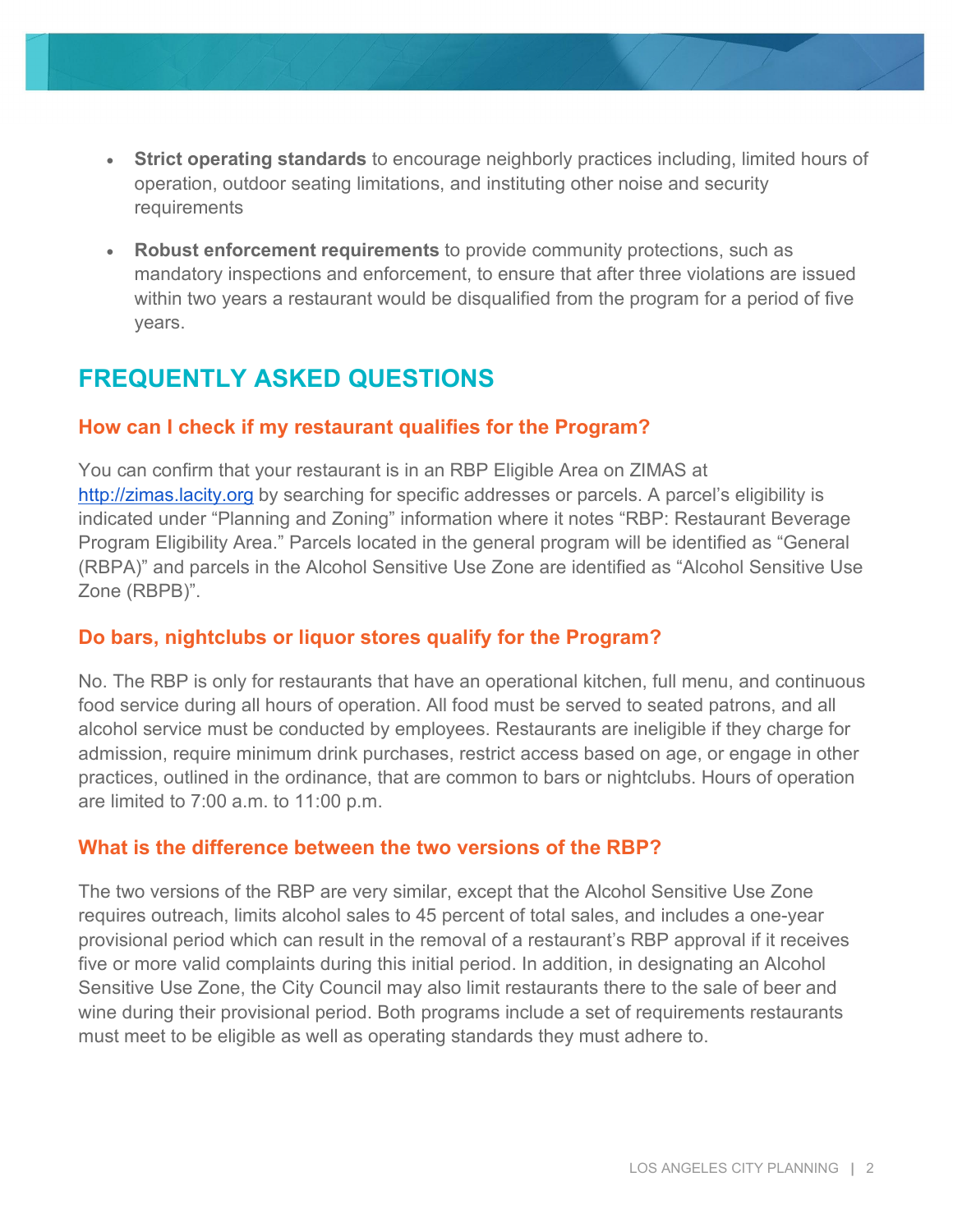#### **How do I apply?**

Applicants may apply online using the Department's [Online Application Portal.](https://plncts.lacity.org/oas) Search for Restaurant Beverage Program under Alcoholic Beverage and/or Entertainment. Prior to submitting, applicants should have the following documents readily available: 1) RBP Application Form; 2) Floor plan and site plan; 3) Certificate of Occupancy; 4) Copy of Restaurant Menu; 5) Copy of "No Loitering" sign; 6) other supporting documents, (such as the Revocable Permit for seating in the public right-of-way). These documents will assist the Department in confirming whether the restaurant is eligible to participate under the RBP.

#### **How much does it cost to apply?**

The total cost of an RBP application is \$5,910.15. This includes the application fee as well as fees for monitoring and for conducting two inspections within the first five years of approval.

#### **Will my approvals be subject to a public hearing?**

No. The RBP does not include a public hearing as part of the application and authorization process. You will simply need to demonstrate compliance with the eligibility requirements, as outlined under the program. However, for restaurants located in an RBP Alcohol Sensitive Use Zone area, applicants must conduct outreach through neighborhood councils and/or other community or business organizations. This outreach includes providing a flier or other summary of the restaurant information, including the name, contact information, projected opening date, menu and alcohol to be sold (beer, wine, and/or distilled spirits). Evidence of this outreach must be submitted with application materials.

#### **How long does it take to get approved through the RBP Process?**

The processing time for the CUB is about one month from application filing to receiving authorization to sell and serve alcoholic beverages. The normal CUB process takes at least six months from application filing to receiving issuance of the written Letter of Determination. The one month required to receive your planning approvals factors in the time for a planner to confirm eligibility upon receiving their application; payment of the application fees; preparation of the Covenant and Agreement agreeing to comply with the RBP's provisions; and issuance by the Department of the applicant's authorization to participate under the program, upon notifying the California Alcohol and Beverage Control of the City's authorization.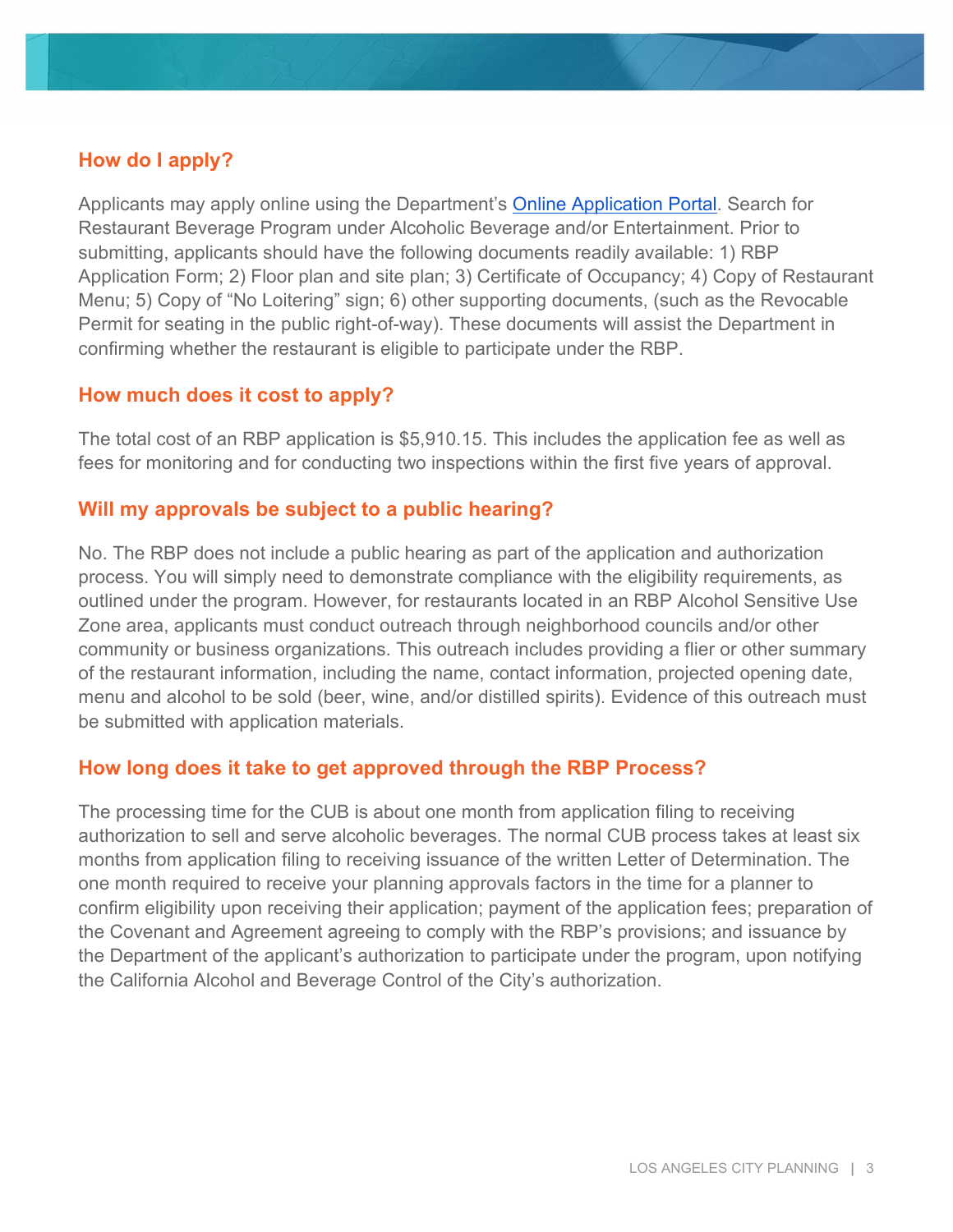#### **What community protections are in place?**

Communities will be protected by operating, security, and monitoring standards that require restaurants to be respectful of their surrounding neighborhoods including, but not limited to, the following standards:

- Specialized alcohol sales training for both employers and employees
- Electronic age verification devices for alcohol sales
- Camera surveillance system installation and adequate interior and exterior lighting
- Posting of official identification indicating that the establishment is subject to the RBP
- Contact information for community concerns to report any complaints within 24 hours
- Prohibition on live entertainment, dancing, pool and billiards tables, karaoke, and adult entertainment
- Prohibition of outdoor TV monitors and outdoor music
- Outdoor dining restrictions to the ground floor only
- Separate outdoor seating from adjacent residentially zoned property by an enclosed building
- Limited hours of operation between the hours of 7 a.m. to 11 p.m.
- An operational kitchen with food service at all times during operating hours.

#### **How will the City enforce the operating conditions on new businesses?**

All RBP authorized restaurants are subject to ongoing monitoring and inspections by the City, which includes two City-initiated inspections. Program participants are also subject to complaints-based enforcement actions. If three violations are found within two years, the restaurant is no longer eligible to participate in the RBP for five years. The California Department of Alcoholic Beverage Control (ABC) may be notified of issued citations, which may trigger additional investigation and enforcement by the ABC.

#### **How will neighborhood councils be notified?**

The applicable neighborhood council and City Council district office will be notified of every restaurant seeking authorization under the program. The Police Department will also be notified. Participating restaurants must publicly display official identification indicating that the establishment is subject to RBP's standards. For restaurants located within an RBP Alcohol Sensitive Use Zone area, applicants must conduct outreach prior to applying for RBP, which may include presentations to neighborhood councils.